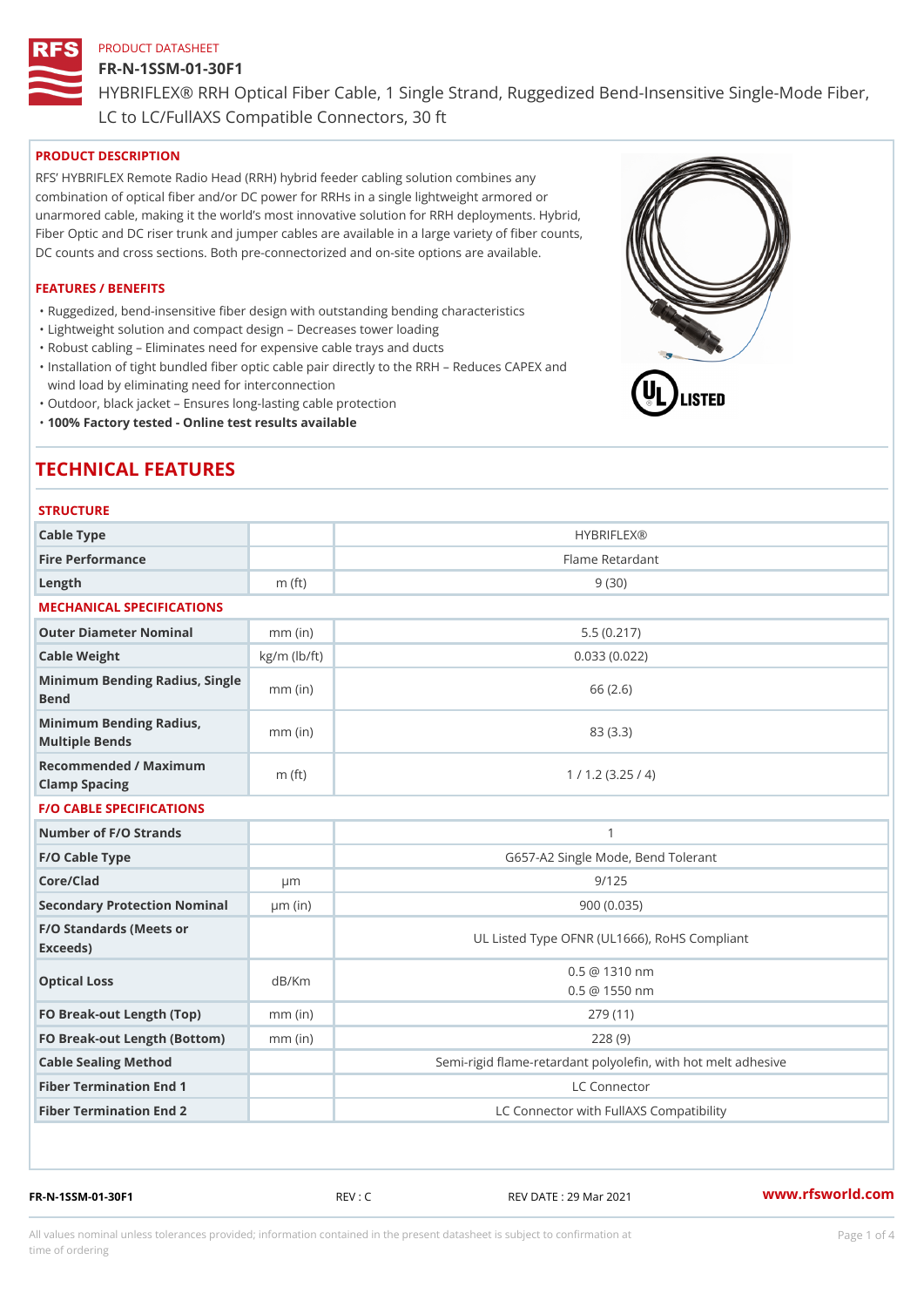# FR-N-1SSM-01-30F1

HYBRIFLEX® RRH Optical Fiber Cable, 1 Single Strand, Ruggedized Be LC to LC/FullAXS Compatible Connectors, 30 ft

| CABLE JACKET                                    |                             |                                             |  |  |  |
|-------------------------------------------------|-----------------------------|---------------------------------------------|--|--|--|
| UV-Protection Individual and<br>External Jacket |                             | Yes                                         |  |  |  |
| Jacket Material                                 |                             | Flame Retardant, Indoor/Outdoor, PVC, Black |  |  |  |
| TESTING AND ENVIRONMENTAL                       |                             |                                             |  |  |  |
| Storage Temperature                             | $^{\circ}$ C ( $^{\circ}$ F | $-40$ to $70$ ( $-40$ to $158$ )            |  |  |  |
| Operation Temperature                           | $^{\circ}$ C ( $^{\circ}$ F | $-40$ to 65 ( $-40$ to 149)                 |  |  |  |
| Installation Temperature                        | $^{\circ}$ C ( $^{\circ}$ F | $-20$ to 65 ( $-4$ to 149)                  |  |  |  |
| Jacket Specifications                           |                             | UL 1666                                     |  |  |  |

# EXTERNAL DOCUMENT LINKS

NOTES

Installation Guidelwinessad QuickShip 2.0 Program [Informa](http://www.rfsworld.com/images/hybriflex/quickship_program_2.pdf)tion: On-line Factory Te[s](https://www.rfsworld.com/pictures/userfiles/programs/AAST Latest Version.zip)teResults:

#### ADDITIONAL ASSEMBLIES - 1 PAIR SM FIBERED DITIONAL ASSEMBLIES - 2 PAIR SM FIBER

| Length, ft | Model Number                   |
|------------|--------------------------------|
| 10         | $FR - N - 1$ S M - 01 - 10 F 1 |
| 20         | $FR - N - 1$ S M - 01 - 20 F 1 |
| 30         | $FR - N - 1$ S M - 01 - 30 F 1 |
| 40         | FR-N-1SM-01-40F1               |
| 50         | FR-N-1SM-01-50F1               |
| 60         | $FR - N - 1$ S M - 01 - 60 F 1 |
| 79         | $FR - N - 1$ S M - 01 - 70 F 1 |
| 80         | FR-N-1SM-01-80F1               |
| 90         | $FR - N - 1$ S M - 01 - 90 F 1 |
| 100        | FR-N-1SM-01-100F1              |

| Length, ft | Model Number                  |
|------------|-------------------------------|
| 10         | $FR - N - 2 SM - 01 - 10 F1$  |
| 20         | FR-N-2SM-01-20F1              |
| 30         | $FR - N - 2 SM - 01 - 30 F1$  |
| 40         | $FR - N - 2SM - 01 - 40F1$    |
| 50         | FR-N-2SM-01-50F1              |
| 60         | $FR - N - 2 SM - 01 - 60 F1$  |
| 70         | $FR - N - 2 SM - 01 - 70 F1$  |
| 80         | FR-N-2SM-01-80F1              |
| 90         | $FR - N - 2 S M - 01 - 90 F1$ |
| 100        | FR-N-2SM-01-100F1             |
|            |                               |

FR-N-1SSM-01-30F1 REV : C REV DATE : 29 Mar 2021 [www.](https://www.rfsworld.com)rfsworld.com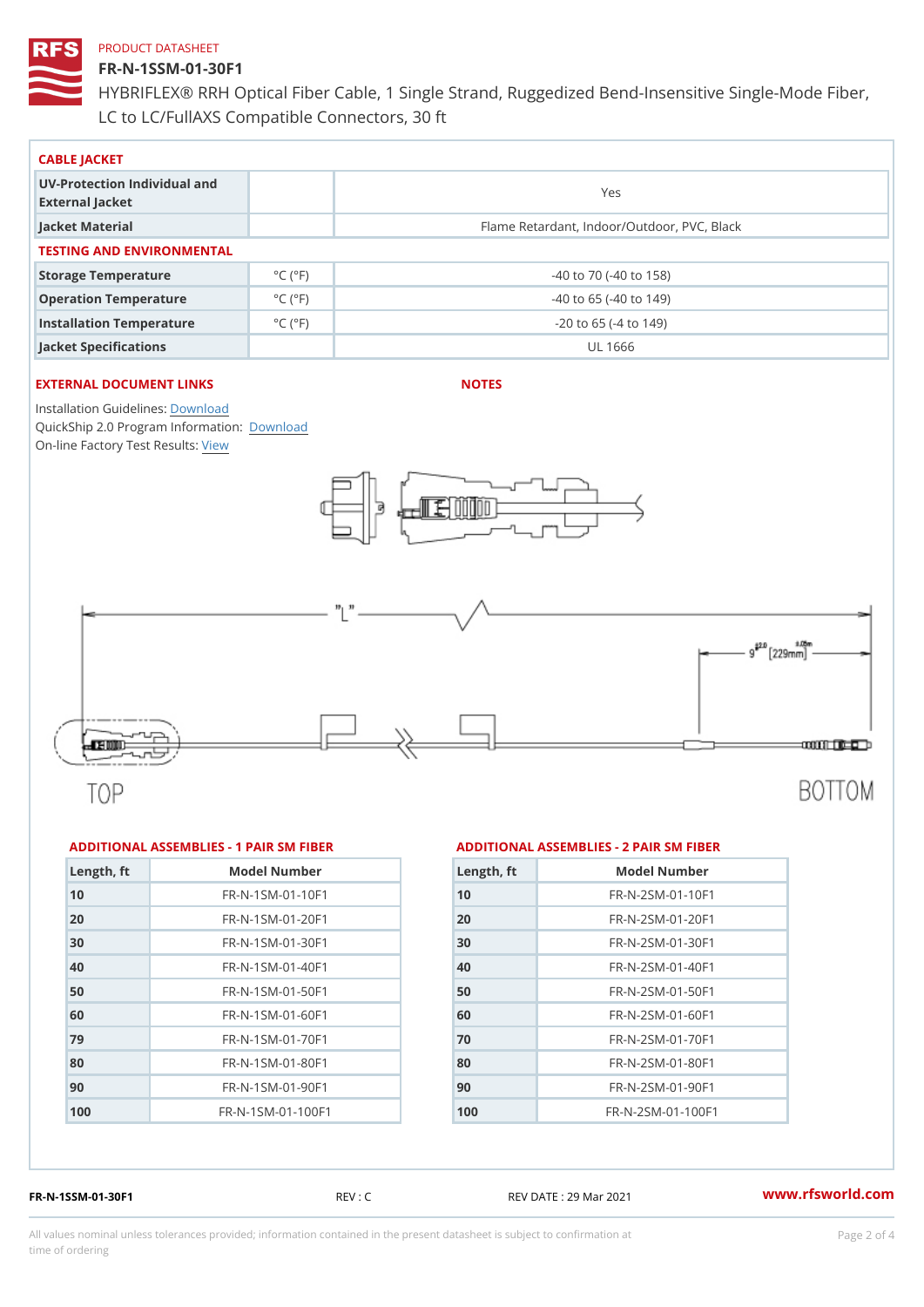# FR-N-1SSM-01-30F1

HYBRIFLEX® RRH Optical Fiber Cable, 1 Single Strand, Ruggedized Be LC to LC/FullAXS Compatible Connectors, 30 ft

ADDITIONAL ASSEMBLIES - 3 PAIR SM FIBERED DITIONAL ASSEMBLIES - 4 PAIR SM FIBER

| Length, ft | Model Number                   |
|------------|--------------------------------|
| 10         | $FR - N - 3 S M - 01 - 10 F1$  |
| 20         | FR-N-3SM-01-20F1               |
| 30         | FR-N-3SM-01-30F1               |
| 40         | $FR - N - 3 S M - 01 - 40 F1$  |
| 50         | FR-N-3SM-01-50F1               |
| 60         | $FR - N - 3 S M - 01 - 60 F1$  |
| 79         | $FR - N - 3 S M - 01 - 70 F1$  |
| 80         | $FR - N - 3 S M - 01 - 80 F1$  |
| 90         | FR-N-3SM-01-90F1               |
| 100        | $FR - N - 3 S M - 01 - 100 F1$ |

| Length, ft | Model Number                   |
|------------|--------------------------------|
| 10         | FR-N-4SM-01-10F1               |
| 20         | $FR - N - 4 SM - 01 - 20 F1$   |
| 30         | $FR - N - 4 S M - 01 - 30 F1$  |
| 40         | FR-N-4SM-01-40F1               |
| 50         | $FR - N - 4 SM - 01 - 50 F1$   |
| 60         | $FR - N - 4 SM - 01 - 60 F1$   |
| 70         | $FR - N - 4 SM - 01 - 70 F1$   |
| 80         | $FR - N - 4 SM - 01 - 80 F1$   |
| 90         | $FR - N - 4 SM - 01 - 90 F1$   |
| 100        | $FR - N - 4 S M - 01 - 100 F1$ |

#### ADDITIONAL ASSEMBLIES - 1 STRAND SM FABSDRTIONAL ASSEMBLIES - 2 STRAND SM FIBER

| 10<br>FR-N-1SSM-01-10F1<br>10<br>FR-N-2SSM-01-10F1<br>20<br>$FR - N - 2SSM - 01 - 20F1$<br>FR-N-1SSM-01-20F1<br>30<br>FR-N-1SSM-01-30F1<br>30<br>FR-N-2SSM-01-30F1 |  |
|--------------------------------------------------------------------------------------------------------------------------------------------------------------------|--|
| 20                                                                                                                                                                 |  |
|                                                                                                                                                                    |  |
|                                                                                                                                                                    |  |
| 40<br>FR-N-1SSM-01-40F1<br>40<br>FR-N-2SSM-01-40F1                                                                                                                 |  |
| 50<br>50<br>FR-N-1SSM-01-50F1<br>FR-N-2SSM-01-50F1                                                                                                                 |  |
| 60<br>$FR - N - 1$ S S M - 01 - 60 F 1<br>60<br>$FR - N - 2SSM - 01 - 60F1$                                                                                        |  |
| 70<br>70<br>$FR - N - 2SSM - 01 - 70F1$<br>FR-N-1SSM-01-70F1                                                                                                       |  |
| 80<br>FR-N-1SSM-01-80F1<br>80<br>FR-N-2SSM-01-80F1                                                                                                                 |  |
| 90<br>FR-N-1SSM-01-90F1<br>90<br>FR-N-2SSM-01-90F1                                                                                                                 |  |
| 100<br>$FR - N - 1$ S S M - 01 - 100 F 1<br>100<br>$FR - N - 2$ S S M - 01 - 100 F 1                                                                               |  |

#### ADDITIONAL ASSEMBLIES - 3 STRAND SM

| <i>I</i> FABDERTIONAL ASSEMBLIE |
|---------------------------------|
|---------------------------------|

# MBLIES - 4 STRAND SM FIBER

| Length, ft | Model Number                    |
|------------|---------------------------------|
| 10         | FR-N-3SSM-01-10F1               |
| 20         | FR-N-3SSM-01-20F1               |
| 30         | FR-N-3SSM-01-30F1               |
| 40         | FR-N-3SSM-01-40F1               |
| 50         | $FR - N - 3 S S M - 01 - 50 F1$ |
| 60         | $FR - N - 3 S S M - 01 - 60 F1$ |
| 70         | FR-N-3SSM-01-70F1               |
| 80         | FR-N-3SSM-01-80F1               |
| 90         | FR-N-3SSM-01-90F1               |
| 100        | FR-N-3SSM-01-100F1              |

| Length, ft | Model Number                     |
|------------|----------------------------------|
| 10         | FR-N-4SSM-01-10F1                |
| 20         | FR-N-4SSM-01-20F1                |
| 30         | $FR - N - 4 S S M - 01 - 30 F1$  |
| 40         | $FR - N - 4 S S M - 01 - 40 F1$  |
| 50         | FR-N-4SSM-01-50F1                |
| 60         | $FR - N - 4$ S S M - 01 - 60 F 1 |
| 70         | $FR - N - 4$ S S M - 01 - 70 F 1 |
| 80         | FR-N-4SSM-01-80F1                |
| 90         | $FR - N - 4$ S S M - 01 - 90 F 1 |
| 100        | FR-N-4SSM-01-100F1               |

FR-N-1SSM-01-30F1 REV : C REV DATE : 29 Mar 2021 [www.](https://www.rfsworld.com)rfsworld.com

All values nominal unless tolerances provided; information contained in the present datasheet is subject to Pcapgeling that i time of ordering